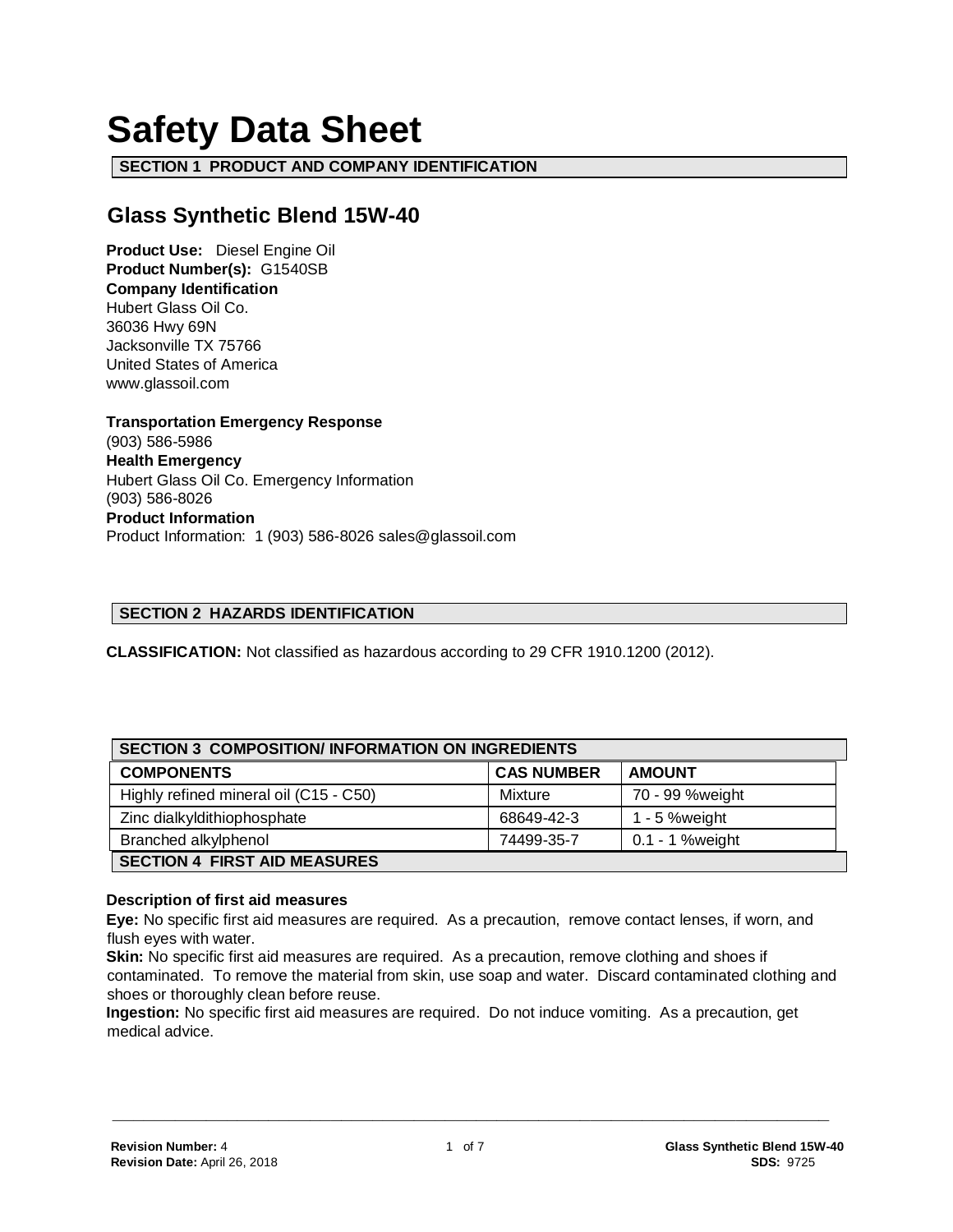**Inhalation:** No specific first aid measures are required. If exposed to excessive levels of material in the air, move the exposed person to fresh air. Get medical attention if coughing or respiratory discomfort occurs.

#### **Most important symptoms and effects, both acute and delayed IMMEDIATE SYMPTOMS AND HEALTH EFFECTS**

**Eye:** Not expected to cause prolonged or significant eye irritation.

**Skin:** Contact with the skin is not expected to cause prolonged or significant irritation. Contact with the skin is not expected to cause an allergic skin response. Not expected to be harmful to internal organs if absorbed through the skin.

**Ingestion:** Not expected to be harmful if swallowed.

**Inhalation:** Not expected to be harmful if inhaled. Contains a petroleum-based mineral oil. May cause respiratory irritation or other pulmonary effects following prolonged or repeated inhalation of oil mist at airborne levels above the recommended mineral oil mist exposure limit. Symptoms of respiratory irritation may include coughing and difficulty breathing.

# **DELAYED OR OTHER SYMPTOMS AND HEALTH EFFECTS:** Not classified.

#### **Indication of any immediate medical attention and special treatment needed**  Not applicable.

# **SECTION 5 FIRE FIGHTING MEASURES**

**EXTINGUISHING MEDIA:** Use water fog, foam, dry chemical or carbon dioxide (CO2) to extinguish flames.

#### **PROTECTION OF FIRE FIGHTERS:**

**Fire Fighting Instructions:** This material will burn although it is not easily ignited. See Section 7 for proper handling and storage. For fires involving this material, do not enter any enclosed or confined fire space without proper protective equipment, including self-contained breathing apparatus. **Combustion Products:** Highly dependent on combustion conditions. A complex mixture of airborne solids, liquids, and gases including carbon monoxide, carbon dioxide, and unidentified organic compounds will be evolved when this material undergoes combustion.

# **SECTION 6 ACCIDENTAL RELEASE MEASURES**

**Protective Measures:** Eliminate all sources of ignition in vicinity of spilled material.

**Spill Management:** Stop the source of the release if you can do it without risk. Contain release to prevent further contamination of soil, surface water or groundwater. Clean up spill as soon as possible, observing precautions in Exposure Controls/Personal Protection. Use appropriate techniques such as applying noncombustible absorbent materials or pumping. Where feasible and appropriate, remove contaminated soil. Place contaminated materials in disposable containers and dispose of in a manner consistent with applicable regulations.

**Reporting:** Report spills to local authorities as appropriate or required.

### **SECTION 7 HANDLING AND STORAGE**

**Precautionary Measures:** Do not get in eyes, on skin, or on clothing. Keep out of the reach of children. Wash thoroughly after handling.

**General Handling Information:** Avoid contaminating soil or releasing this material into sewage and drainage systems and bodies of water.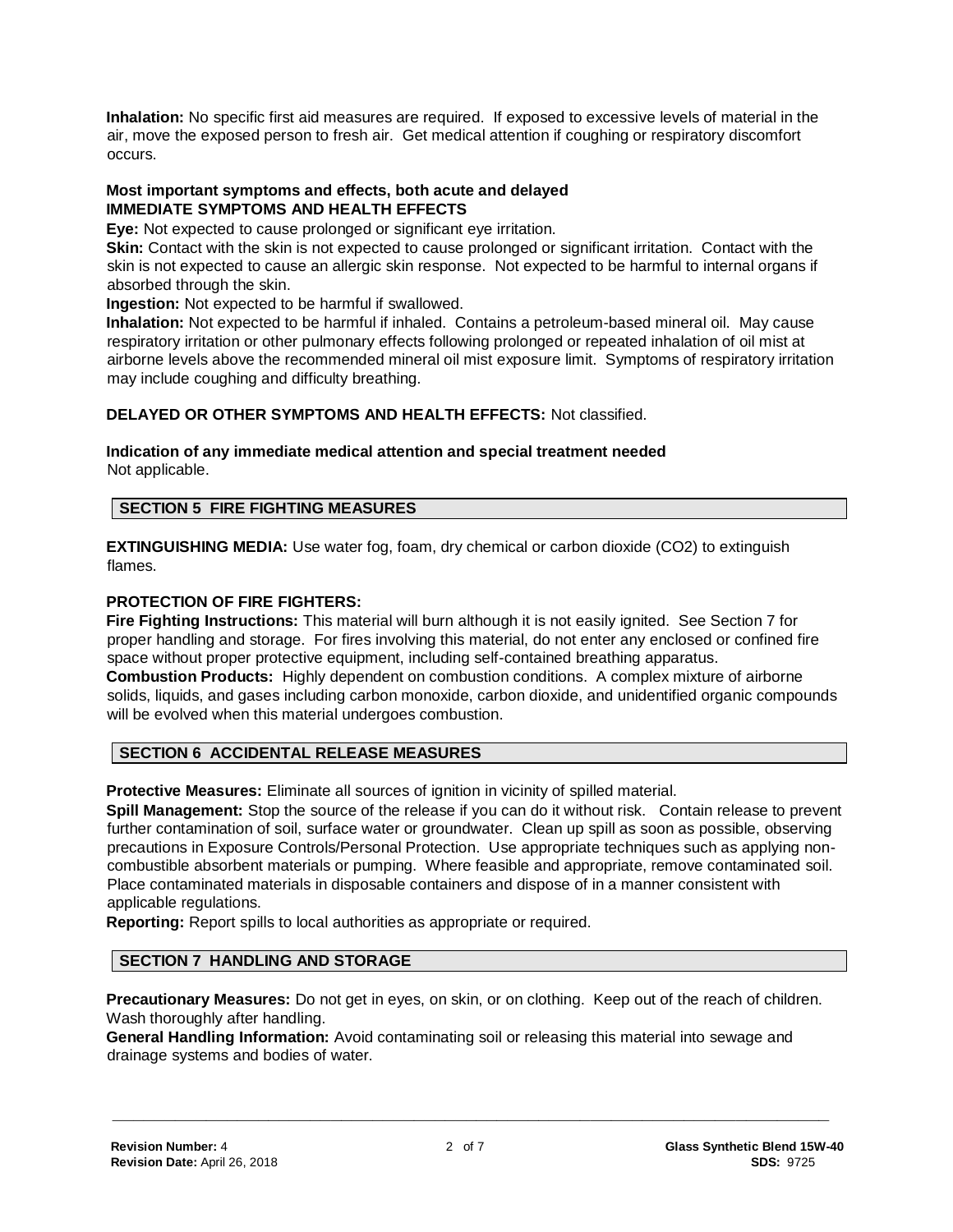**Static Hazard:** Electrostatic charge may accumulate and create a hazardous condition when handling this material. To minimize this hazard, bonding and grounding may be necessary but may not, by themselves, be sufficient. Review all operations which have the potential of generating and accumulating an electrostatic charge and/or a flammable atmosphere (including tank and container filling, splash filling, tank cleaning, sampling, gauging, switch loading, filtering, mixing, agitation, and vacuum truck operations) and use appropriate mitigating procedures. For more information, refer to OSHA Standard 29 CFR 1910.106, 'Flammable and Combustible Liquids', National Fire Protection Association (NFPA 77, 'Recommended Practice on Static Electricity', and/or the American Petroleum Institute (API) Recommended Practice 2003, 'Protection Against Ignitions Arising Out of Static, Lightning, and Stray Currents'.

**Container Warnings:** Container is not designed to contain pressure. Do not use pressure to empty container or it may rupture with explosive force. Empty containers retain product residue (solid, liquid, and/or vapor) and can be dangerous. Do not pressurize, cut, weld, braze, solder, drill, grind, or expose such containers to heat, flame, sparks, static electricity, or other sources of ignition. They may explode and cause injury or death. Empty containers should be completely drained, properly closed, and promptly returned to a drum reconditioner or disposed of properly.

# **SECTION 8 EXPOSURE CONTROLS/PERSONAL PROTECTION**

# **GENERAL CONSIDERATIONS:**

Consider the potential hazards of this material (see Section 3), applicable exposure limits, job activities, and other substances in the work place when designing engineering controls and selecting personal protective equipment. If engineering controls or work practices are not adequate to prevent exposure to harmful levels of this material, the personal protective equipment listed below is recommended. The user should read and understand all instructions and limitations supplied with the equipment since protection is usually provided for a limited time or under certain circumstances.

# **ENGINEERING CONTROLS:**

Use in a well-ventilated area.

# **PERSONAL PROTECTIVE EQUIPMENT**

**Eye/Face Protection:** No special eye protection is normally required. Where splashing is possible, wear safety glasses with side shields as a good safety practice.

**Skin Protection:** No special protective clothing is normally required. Where splashing is possible, select protective clothing depending on operations conducted, physical requirements and other substances in the workplace. Suggested materials for protective gloves include: 4H (PE/EVAL), Nitrile Rubber, Silver Shield, Viton.

**Respiratory Protection:** No respiratory protection is normally required.

If user operations generate an oil mist, determine if airborne concentrations are below the occupational exposure limit for mineral oil mist. If not, wear an approved respirator that provides adequate protection from the measured concentrations of this material. For air-purifying respirators use a particulate cartridge. Use a positive pressure air-supplying respirator in circumstances where air-purifying respirators may not provide adequate protection.

| ooogpanonar Expoogro Emmor           |          |                    |                   |         |                 |
|--------------------------------------|----------|--------------------|-------------------|---------|-----------------|
| <b>Component</b>                     | Agency   | TWA                | <b>STEL</b>       | Ceilina | <b>Notation</b> |
| Highly refined mineral oil (C15 C50) | ACGIH    | $5 \text{ mg/m}$ 3 | $10 \text{ mg/m}$ | $-$     | $- -$           |
| Highly refined mineral oil (C15 C50) | OSHA Z-1 | $5 \text{ mg/m}$ 3 | $- -$             | $- -$   | $- -$           |

#### **Occupational Exposure Limits:**

Consult local authorities for appropriate values.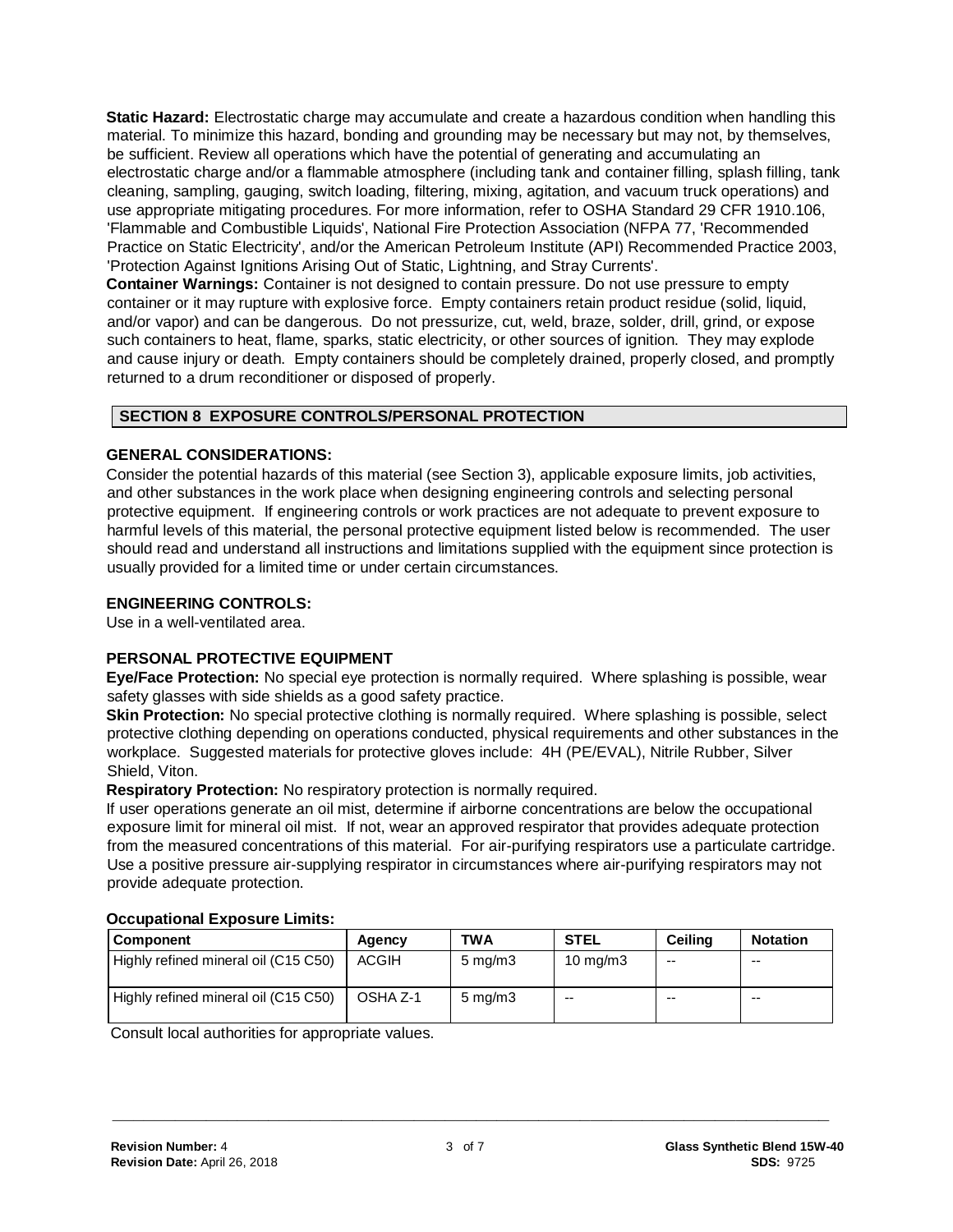#### **SECTION 9 PHYSICAL AND CHEMICAL PROPERTIES**

**Attention: the data below are typical values and do not constitute a specification.**

**Color:** Amber **Physical State:** Liquid **Odor:** Petroleum odor **Odor Threshold:** No data available **pH:** Not Applicable **Vapor Pressure:** <0.01 mmHg Maximum @ 37.8 °C (100 °F) **Vapor Density (Air = 1):** >1 Minimum **Initial Boiling Point:** 315°C (599°F) **Solubility:** Soluble in hydrocarbons; insoluble in water **Freezing Point:** Not Applicable **Melting Point:** Not Applicable **Density:** 0.88 kg/l @ 15°C (59°F) (Typical) **Viscosity:** 14.95 mm2/s @ 100°C (212°F) Minimum **Decomposition temperature:** No Data Available **Octanol/Water Partition Coefficient:** No data available

## **FLAMMABLE PROPERTIES: Flammability (solid, gas):** No Data Available **Flashpoint:** (ASTM D92) 204 °C (399 °F) Minimum **Autoignition:** No data available **Flammability (Explosive) Limits (% by volume in air):** Lower: Not Applicable Upper: Not Applicable

#### **SECTION 10 STABILITY AND REACTIVITY**

**Reactivity:** This material is not expected to react. **Chemical Stability:** This material is considered stable under normal ambient and anticipated storage and handling conditions of temperature and pressure.

**Incompatibility With Other Materials:** May react with strong acids or strong oxidizing agents, such as chlorates, nitrates, peroxides, etc.

**Hazardous Decomposition Products:** None known (None expected)

**Hazardous Polymerization:** Hazardous polymerization will not occur.

#### **SECTION 11 TOXICOLOGICAL INFORMATION**

**Information on toxicological effects**

**Serious Eye Damage/Irritation:** The eye irritation hazard is based on evaluation of data for product components.

**Skin Corrosion/Irritation:** The skin irritation hazard is based on evaluation of data for product components.

**Skin Sensitization:** The skin sensitization hazard is based on evaluation of data for product components.

**Acute Dermal Toxicity:** The acute dermal toxicity hazard is based on evaluation of data for product components.

**Acute Oral Toxicity:** The acute oral toxicity hazard is based on evaluation of data for product components.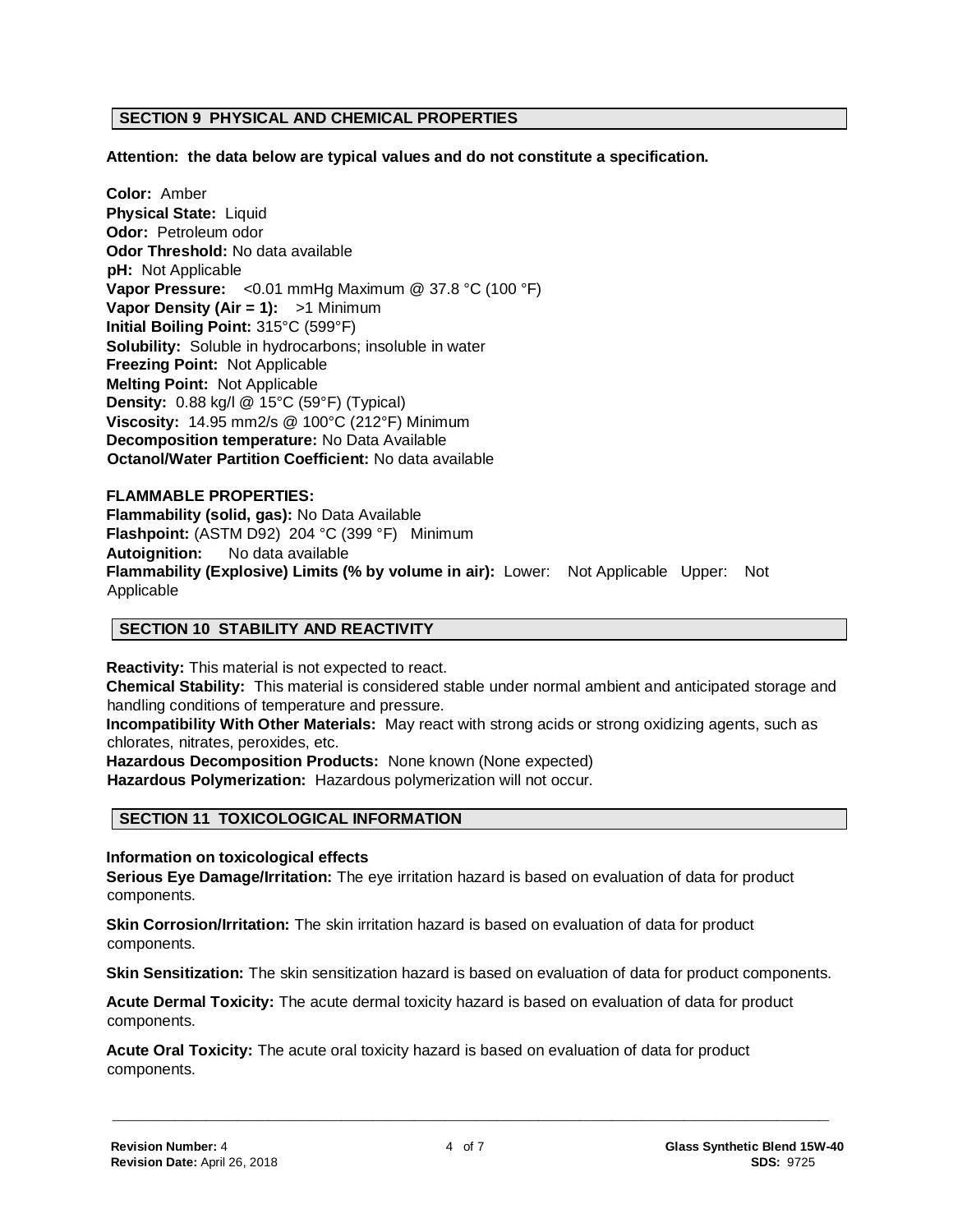**Acute Inhalation Toxicity:** The acute inhalation toxicity hazard is based on evaluation of data for product components.

**Acute Toxicity Estimate:** Not Determined

**Germ Cell Mutagenicity:** The hazard evaluation is based on data for components or a similar material. **Carcinogenicity:** The hazard evaluation is based on data for components or a similar material. **Reproductive Toxicity:** The hazard evaluation is based on data for components or a similar material.

**Specific Target Organ Toxicity - Single Exposure:** The hazard evaluation is based on data for components or a similar material.

**Specific Target Organ Toxicity - Repeated Exposure:** The hazard evaluation is based on data for components or a similar material.

# **ADDITIONAL TOXICOLOGY INFORMATION:**

This product contains petroleum base oils which may be refined by various processes including severe solvent extraction, severe hydrocracking, or severe hydrotreating. None of the oils requires a cancer warning under the OSHA Hazard Communication Standard (29 CFR 1910.1200). These oils have not been listed in the National Toxicology Program (NTP) Annual Report nor have they been classified by the International Agency for Research on Cancer (IARC) as; carcinogenic to humans (Group 1), probably carcinogenic to humans (Group 2A), or possibly carcinogenic to humans (Group 2B). These oils have not been classified by the American Conference of Governmental Industrial Hygienists (ACGIH) as: confirmed human carcinogen (A1), suspected human carcinogen (A2), or confirmed animal carcinogen with unknown relevance to humans (A3). During use in engines, contamination of oil with low levels of cancer-causing combustion products occurs. Used motor oils have been shown to cause skin cancer in mice following repeated application and continuous exposure. Brief or intermittent skin contact with used motor oil is not expected to have serious effects in humans if the oil is thoroughly removed by washing with soap and water.

# **SECTION 12 ECOLOGICAL INFORMATION**

# **ECOTOXICITY**

This material is not expected to be harmful to aquatic organisms. The ecotoxicity hazard is based on an evaluation of data for the components or a similar material. The product has not been tested. The statement has been derived from the properties of the individual components.

# **MOBILITY** No

data available.

# **PERSISTENCE AND DEGRADABILITY**

This material is not expected to be readily biodegradable. The biodegradability of this material is based on an evaluation of data for the components or a similar material. The product has not been tested. The statement has been derived from the properties of the individual components.

# **POTENTIAL TO BIOACCUMULATE**

Bioconcentration Factor: No data available. Octanol/Water Partition Coefficient: No data available

# **SECTION 13 DISPOSAL CONSIDERATIONS**

Use material for its intended purpose or recycle if possible. Oil collection services are available for used oil recycling or disposal. Place contaminated materials in containers and dispose of in a manner consistent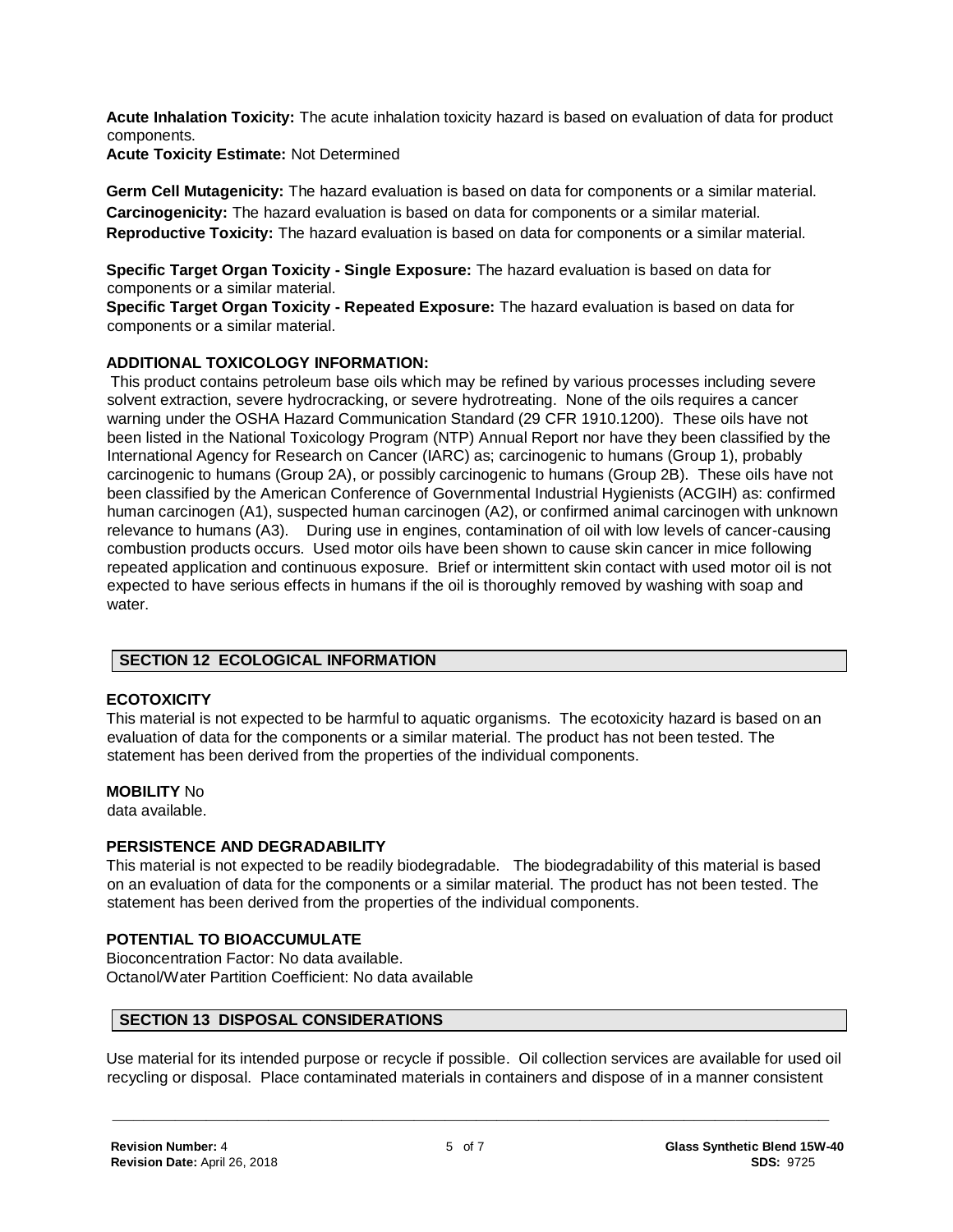with applicable regulations. Contact your sales representative or local environmental or health authorities for approved disposal or recycling methods.

# **SECTION 14 TRANSPORT INFORMATION**

The description shown may not apply to all shipping situations. Consult 49CFR, or appropriate Dangerous Goods Regulations, for additional description requirements (e.g., technical name) and mode-specific or quantity-specific shipping requirements.

**DOT Shipping Description:** PETROLEUM LUBRICATING OIL, NOT REGULATED AS A HAZARDOUS MATERIAL FOR TRANSPORTATION UNDER 49 CFR

**IMO/IMDG Shipping Description:** PETROLEUM LUBRICATING OIL; NOT REGULATED AS DANGEROUS GOODS FOR TRANSPORT UNDER THE IMDG CODE

**ICAO/IATA Shipping Description:** PETROLEUM LUBRICATING OIL; NOT REGULATED AS DANGEROUS GOODS FOR TRANSPORT UNDER ICAO TI OR IATA DGR

**Transport in bulk according to Annex II of MARPOL 73/78 and the IBC code:** Not applicable

| <b>SECTION 15 REGULATORY INFORMATION</b>                 |                  |                                       |           |  |
|----------------------------------------------------------|------------------|---------------------------------------|-----------|--|
| <b>EPCRA 311/312 CATEGORIES:</b>                         |                  | Immediate (Acute) Health Effects:     | NO.       |  |
|                                                          | 2.               | Delayed (Chronic) Health Effects:     | <b>NO</b> |  |
|                                                          | 3.               | Fire Hazard:                          | <b>NO</b> |  |
|                                                          |                  | 4. Sudden Release of Pressure Hazard: | <b>NO</b> |  |
|                                                          | 5.               | Reactivity Hazard:                    | <b>NO</b> |  |
| <b>REGULATORY LISTS SEARCHED:</b><br>$01-1=IARC$ Group 1 | $03 = EPCRA$ 313 |                                       |           |  |
|                                                          |                  |                                       |           |  |

| 01-2A=IARC Group 2A | 04=CA Proposition 65 |  |  |
|---------------------|----------------------|--|--|
|                     |                      |  |  |

01-2B=IARC Group 2B 05=MA RTK

02=NTP Carcinogen 06=NJ RTK

07=PA RTK

The following components of this material are found on the regulatory lists indicated.

Zinc dialkyldithiophosphate 03, 06

#### **CHEMICAL INVENTORIES:**

All components comply with the following chemical inventory requirements: AICS (Australia), DSL (Canada), EINECS (European Union), IECSC (China), KECI (Korea), PICCS (Philippines), TSCA (United States).

One or more components does not comply with the following chemical inventory requirements: ENCS (Japan).

#### **NEW JERSEY RTK CLASSIFICATION:**

Under the New Jersey Right-to-Know Act L. 1983 Chapter 315 N.J.S.A. 34:5A-1 et. seq., the product is to be identified as follows: PETROLEUM OIL (Motor oil)